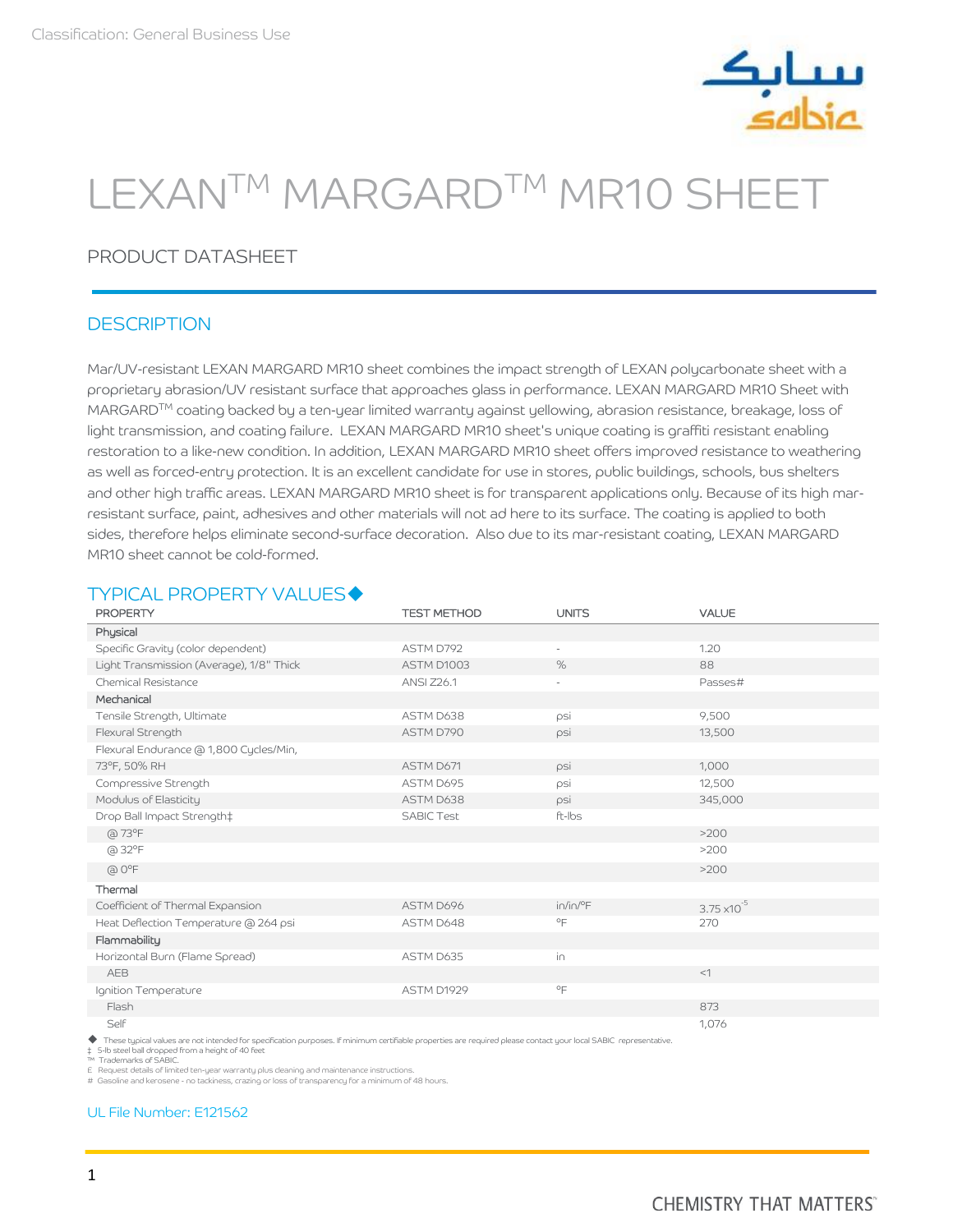# ABRASION RESISTANCE COMPARISON

LEXAN™ MR10 sheet exhibits significantly less hazing than uncoated polycarbonate sheet as shown in the abrasion resistance chart.

|                       |             |               | % HAZE       |       |
|-----------------------|-------------|---------------|--------------|-------|
|                       | Test        | Uncoated      | <b>LEXAN</b> | Glass |
|                       | Method      | Polycarbonate | MR10 Sheet   |       |
| <b>TABER ABRASION</b> | <b>ASTM</b> | 35.0          | $1 - 3$      | 0.5   |
| 100 CYCLES CS         | D1044       |               |              |       |
| 10F                   | Z26.1       |               |              |       |

‡ The Taber Abrader test measures the percent of change in haze that results from the grinding action of two abrasive impregnated wheels on the test samples. A constant load of 500 grams is maintained as the samples rotate on a turntable for a predetermined number of revolutions.

## IMPACT RESISTANCE



## CODE COMPLIANCE

LEXAN MR10 sheet meets the requirements of all major model building codes

| • Model Building Code Organizations | The Approved Light Transmitting Plastics requirements set by the three<br>major Model Building Code organizations (BOCA, ICBO, and SBCCI) and<br>Dade County. LEXAN MR10 sheet meets the highest rating-Class CC1<br>Approved Plastic. |
|-------------------------------------|----------------------------------------------------------------------------------------------------------------------------------------------------------------------------------------------------------------------------------------|
| • Underwriters Laboratories         | LEXAN MR10 sheet is listed as a Burglary-Resisting Glazing Material<br>according to UL Standard 972.                                                                                                                                   |
| • CPSC: 16 CFR 1201, I, II          | LEXAN MR10 sheet complies with the Consumer Product Safety<br>Commission's Safety Standard for architectural glazing materials for both<br>Category I and Category II applications.                                                    |